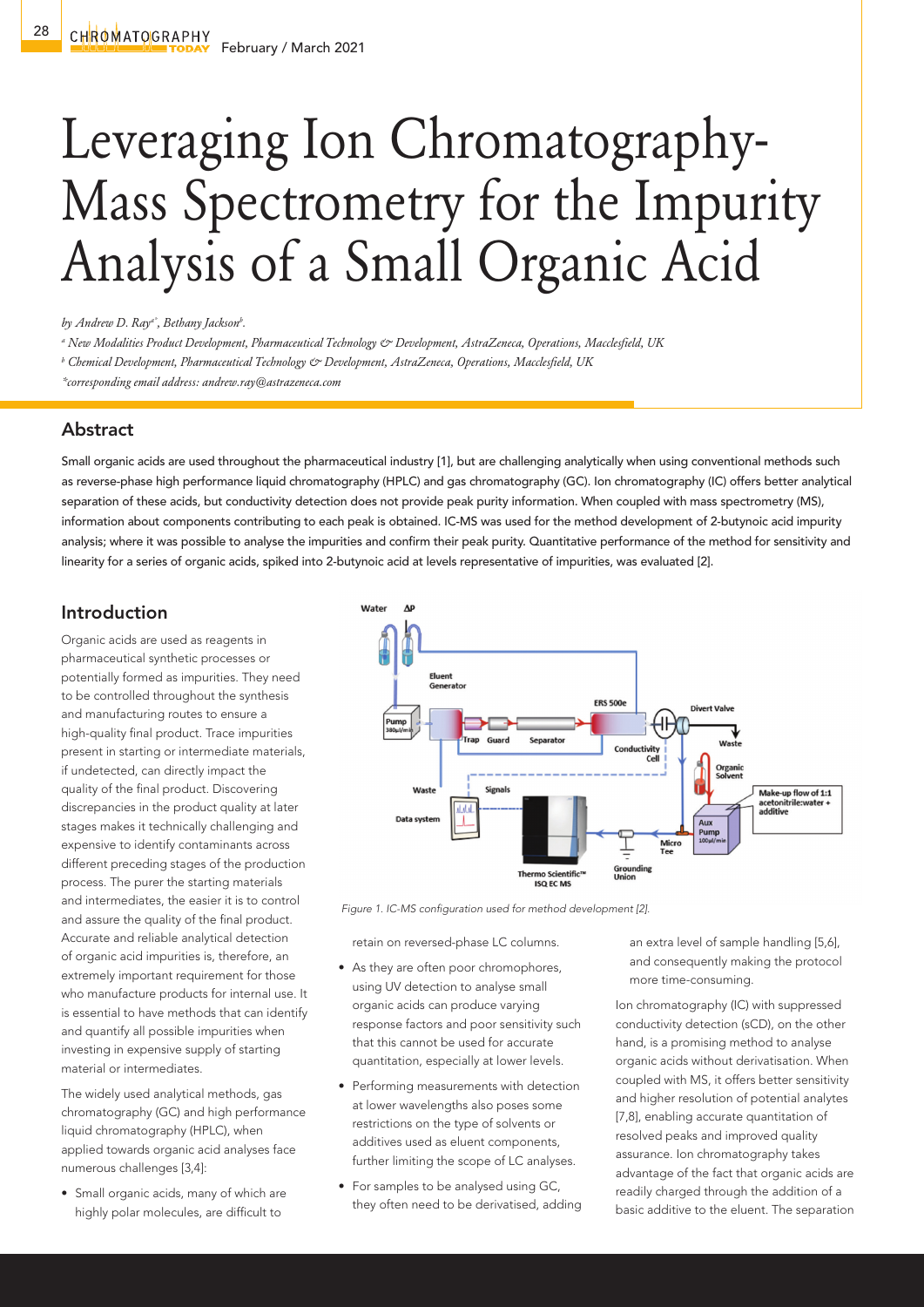

*Figure 2. Additives influence the m/z response. Extracted ion chromatograms of m/z 127 (A) and m/z 171 (B) analysed using MeCN: H2 O (black), MeCN: H2 O + 12.5 mM ammonium acetate (blue) and MeCN: H2 O + 25 mM ammonia (pink) as make-up flow [2].*

of the acids is gained through ion-exchange of the negatively charged acidic group with the ammonium resin on the column with a basic eluent [9].

IC is inherently better suited for analysing polar molecules: the separation is highly dependent on the analyte's pKa and size-to-charge ratio. However, IC analysis with conductivity detection does not offer absolute identification of the components corresponding to each peak, in turn, not allowing the accurate quantitation of all trace impurities present if they partially or fully coelute. Consequently, as peak purity tracking is not directly possible with just IC-sCD, it hinders peak confirmation for identifying unknowns. Despite its promise, IC methods, therefore, have been underutilised in organic acid analysis.

One way to improve the overall selectivity is to couple IC with MS. The mass information obtained for each peak allows another level of resolution of the corresponding components, increasing the specificity and selectivity of the analytical approach. However, the strong basicity of eluents used

in anionic analysis by IC are incompatible with electrospray ionisation (ESI) MS due to their possible corrosive effects on the stainless steel components of the MS ion source, adding another challenge to overcome. In recent times, eluent suppressors have made MS coupling easier [9,10] as they suppress the eluent by removing the counter ions before introducing them into the MS ion source as water, thereby enabling ionisation of the analyte to happen.

Hyphenating IC with MS along with eluent suppressors can address the lack of obtainable information on peak purity. This IC-MS approach to analyse polar organic acids, when appropriately developed and optimised, can serve as a superior alternative to HPLC and GC methods in terms of sensitivity and robustness. In addition to sensitive measurements, quality control and quality assurance laboratories across different industries need reliable and reproducible methods, with quantitative capabilities in the required dynamic range, to routinely detect organic acid impurities to minimise risks upfront.

Here, we've developed a method for purity analysis of 2-butynoic acid, along with trace level impurity identification, to facilitate successful synthetic processes in the pharmaceutical industry. 2-butynoic acid, containing a weak chromophore, typically yields poor sensitivity in HPLC-UV analytical measurements, making it a good candidate to validate the robustness of IC-MS. In this method, anionic separation coupled with ESI MS employing negative ionisation was used to analyse impurities present in 2-butynoic acid samples. Limits of quantification and linearity of detection by both IC-sCD and MS were evaluated. The developed method was then used to study a range of organic acids potentially present as impurities at pharmaceutically relevant levels.

## Materials and methods Standards, materials and

## instruments

Standards of 2-butynoic acid and other organic acids (namely, acetic acid, propinoic acid, formic acid, butanoic acid, crotonic acid, pentanoic acid, propiolic acid, pentynoic acid) were obtained from Sigma-Aldrich Company Ltd (Gillingham, United Kingdom). Samples were diluted with 18.2MΩ-cm ultrapure water obtained from a MilliQ unit (Watford, Hertfordshire). HPLC grade 0.25 M ammonia and 0.25 M ammonium acetate were obtained from Fisher Scientific (Loughborough, UK). Samples of 2-butynoic acid were obtained from FAR Chemical (Florida, USA), Boropharm (Michigan, USA) and AstraZeneca (Macclesfield, UK).

IC-MS was performed on a Thermo Scientific Dionex Integrion High Pressure Ion Chromatograph (Hemel Hempstead, UK) coupled to an ISQ EC mass spectrometer (Thermo Fisher Scientific, Hemel Hempstead, UK). The IC-MS workflow was set up as shown in Figure 1.

#### IC conditions

The IC systems comprised of a guard column (Dionex IonPac™ AG11-HC-4 μm 2 ×50 mm), an IC column (Dionex IonPac™ AS11-HC-4 μm 2 ×250 mm) and suppressor (initially, Dionex AERS 500e 2 mm and then changed to Dionex ADRS 600 2 mm) with conductivity detector. The Dionex AERS 500e suppressor applies a direct fixed current to suppress the hydroxide to water, and the potassium counter-ions are vented to waste as they are pulled through the exchange membrane. A suppressor current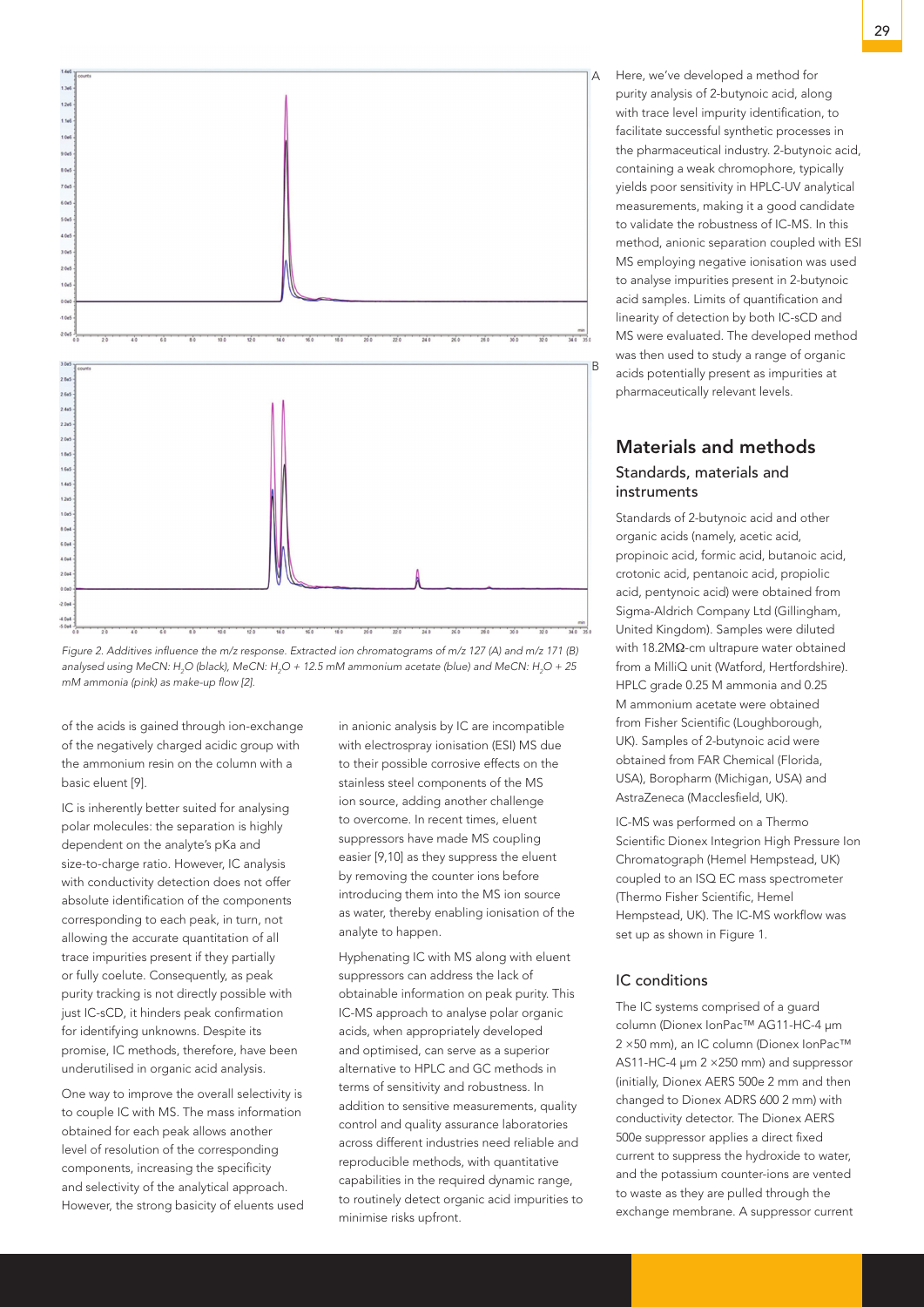



of 51 mA was used unless otherwise stated. Dionex ADRS 600 suppressor applies a direct fixed voltage to give the most suitable current to match the concentration of the eluent to suppress the hydroxide to water. A voltage of 4 V was used. The flow rate was maintained at 0.38 mL/min and an injection volume of 25 μL was used for all injections. The specifications of the isocratic and gradient methods are as follows:

- Isocratic method: 30 mM KOH, 30 °C, lower current 29 mA
- Gradient method: Initial 1 mM KOH for 8.5 min, then linear gradient to 15 mM over 10 min, then to 30 mM over a further 10 min and then to 54 mM in 1.5 min.

## MS conditions

All MS experiments were performed using the following conditions: vaporiser temperature of 450°C, ion transfer tube temperature of 200°C, ionisation voltage of -2500 V, sheath gas pressure of 50 psi and auxiliary gas pressure of 5 psi. The system was operated in negative ion ESI mode for all analyses. The MS system, when operated in full scan mode, recorded data for the mass range of *m/z* 40-250. Selected Ion Monitoring (SIM) mode was used for the analysis of deprotonated molecules. The MS ion source voltage (applied to aid desolvation) was set to 5 V for both the full scan and SIM analyses. Make-up flow of 1:1 acetonitrile: water (+ buffer additive, if used) was added at a rate of  $0.1$  mL/min.

#### Standards and sample preparation

Individual organic acid stock standard solutions were prepared at 10 ppm (v/v) or 10 mg/L, except for butynoic, crotonic, and pentynoic acid solutions which were prepared at 50 ppm (v/v) or 50 mg/L. Mixed working stock solutions of 1 ppm and 100 ppb were prepared by diluting the stock solutions 10- and 100-fold respectively (50- and 500-fold for 50 ppm stock). These working stock solutions were then diluted to prepare a range of calibration standards between 1 ppb and 500 ppb. The 1 ppm working solution was used to prepare the 500 ppb, 200 ppb, and 100 ppb standards,

and the 100 ppb working solution was used to prepare the 50 ppb, 10 ppb, 5 ppb, and 1 ppb standards.

## Results and discussion

#### Adding ammonia to the make-up flow provided the strongest *m/z*  response

The main impurity of 2-butynoic acid, analysed using the isocratic method, produced an ion with *m/z* 127 with a partially co-eluting impurity at *m/z* 171 as shown by the extracted ion chromatograms (Figure 2A). Using different additives in the make-up flow resulted in different MS signal responses as shown in Figure 2. Based on its chemical composition, each additive (MeCN:  $H_2O$ , MeCN:  $H_2O + 12.5$ mM ammonium acetate and MeCN:  $H_2O$ + 25 mM ammonia) helps to volatilise the analytes in solution and, in turn, contributes to the efficiency of the ionisation process. Of these additives, using 25mM ammonia in the make-up solvent provided a greater response for both *m/z* 127 and *m/z* 171 ions (Figure 2). Ammonia was therefore chosen for all subsequent experiments. As expected, the gradient method provided a

*Table 1. R2 values demonstrating the linearity of a range of organic acid standards between 1 ppb and 500 ppb using both IC-sCD and MS [2].*

|                | CD              |                         | <b>MS</b>                |           |
|----------------|-----------------|-------------------------|--------------------------|-----------|
| Component      | Linearity $R^2$ | LOQ / ppb (vol/<br>vol) | Linearity R <sup>2</sup> | LOQ / ppb |
| Acetic acid    | 0.9925          |                         | 0.9942                   |           |
| Propinoic acid | 0.9926          |                         | 0.9863                   |           |
| Formic acid    | 0.9992          |                         | 0.9597                   |           |
| Butanoic acid  | 0.9958          |                         | 0.9903                   |           |
| Crotonic acid  | 0.9998          | 5                       | 0.9969                   |           |
| Pentanoic acid | 0.9954          |                         | 0.9927                   |           |
| Propiolic acid | n/a             | n/a                     | 0.9527                   |           |
| Butynoic acid  | n/a             | n/a                     | 0.9880                   |           |
| Pentynoic acid | 0.9972          |                         | 0.9989                   | 5         |

| Table 2. Linearity and LOQ of organic acids within a 25 mg/L 2-butynoic acid sample matrix using IC-sCD and |  |
|-------------------------------------------------------------------------------------------------------------|--|
| MS [2].                                                                                                     |  |

| Component      | CD              |            | <b>MS</b>       |            |
|----------------|-----------------|------------|-----------------|------------|
|                | Linearity $R^2$ | LOQ / %w/w | Linearity $R^2$ | LOQ / %w/w |
| Acetic acid    | 0.9998          | 0.005      | 0.9814          | 0.005      |
| Propinoic acid | 0.9998          | 0.005      | 0.9966          | 0.005      |
| Formic acid    | 0.9995          | 0.005      | 0.9944          | 0.005      |
| Butanoic acid  | 0.9970          | 0.005      | 0.9991          | 0.005      |
| Crotonic acid  | 0.9997          | 0.02       | 0.9993          | 0.005      |
| Pentanoic acid | 0.9997          | 0.005      | 0.9982          | 0.005      |
| Propiolic acid | n/a             | n/a        | 0.9944          | 0.005      |
| Pentynoic acid | 0.9915          | 0.005      | 0.9853          | 0.05       |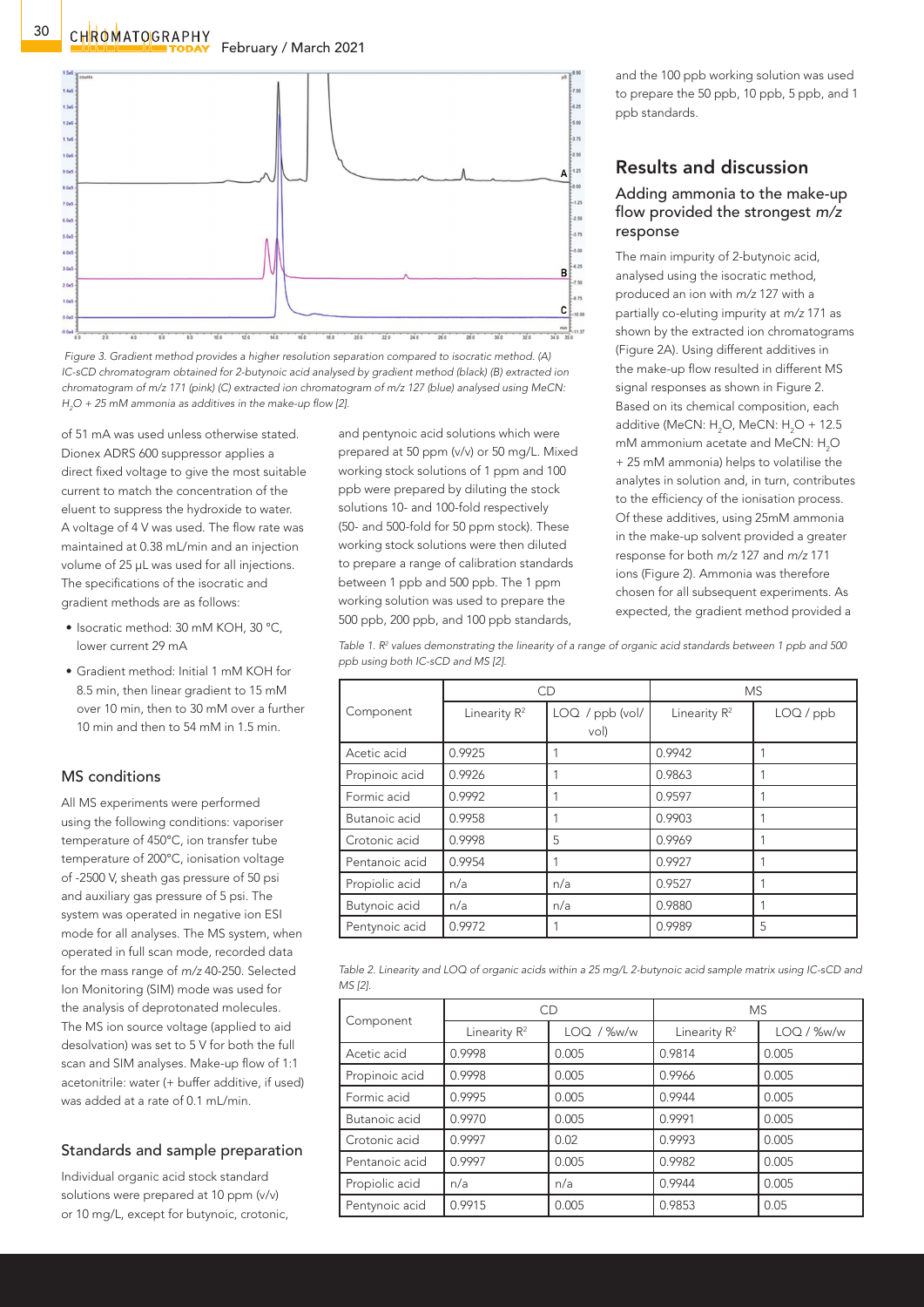

*Figure 4. IC-sCD chromatogram obtained for organic acid standards analysed by gradient method at (A) 30°C (black) (B) 40°C (blue) (C) 50°C (pink) (D) 60°C (brown) [2].*

better separation of peaks, thereby, offering a greater resolution of components than the isocratic method. The IC-sCD chromatogram and the extracted ion chromatograms of *m/z*  127 and *m/z* 171 are shown in Figure 3.

#### The effect of column temperature on peak shape and resolution

Using the gradient method, the separation of a range of low molecular weight organic standards that could potentially be present as impurities in 2-butynoic acid was investigated. The temperature of the column in IC has previously been reported to influence peak shape in ion-exchange chromatography. Here, the organic acid standards were analysed at column temperatures of 30, 40, 50 & 60°C. The acquired IC-sCD chromatograms corresponding to the different column temperatures are shown in Figure 4. Increasing column temperatures improved the peak shape and reduced peak tailing but resulted in losing resolution on early eluting peaks.

#### MS detection offered greater selectivity over CD

The organic acid standards, ranging in concentration between 1 ppb and 500 ppb, were analysed using the gradient method and the linearity was evaluated by calculating the  $R<sup>2</sup>$  values. Table 1 shows the limit of quantitation (LOQ) and determined linearity for each of the individual organic acid components using both IC-sCD and IC-MS in the order of elution. The  $R<sup>2</sup>$  values for the concentration range of 1 to 500 ppb were greater than 0.99 from IC-sCD for most of the acids and greater than 0.95 from the MS. With the MS method for formic acid and propiolic acid, the R<sup>2</sup> could be increased to

0.99 by removing the highest concentration standard when assessing linearity, but that would mean the method's linearity is only better in the lower concentration range.

The 1 ppb standard was easily detectable for each component with a signal-to-noise ratio of a minimum of 4:1, indicating that the LOQ was less than 1 ppb, apart from pentynoic acid, which had a LOQ of 5 ppb. MS response, as seen in Figure 5, had a greater signal-to-noise ratio than the IC-sCD response and did not have issues with the baseline observed in the IC-sCD chromatogram. Propiolic acid and butynoic acid could not be analysed for linearity or LOQ by IC-sCD in a mixed solution using this method due to partial co-elution. However, these closely eluting analytes differed in their masses, making it feasible to obtain resolution using MS detection, resulting in a LOQ of 1 ppb as shown by the extracted ion chromatogram (EIC) in Figure 5. The additional selectivity of MS detection after IC allowed rapid analysis of peak purity in organic acids and provided quantitation for even those impurities

that were only partially separated by IC. Increased sensitivity in impurity detection makes it possible to assess known and unknown impurities more accurately during the early stages of the production processes, reducing the risk of expensive troubleshooting during later stages.

#### Both MS and sCD detection of mixed organic acids achieved linearity and LOQ below minimum required thresholds

After obtaining successful linearity and LOQ for all the organic acid standards at low concentrations, it was necessary to confirm whether the linearity and LOQ of these impurities could be achieved in the presence of a 2-butynoic acid sample matrix. Table 2 shows the LOQ and linearity values for each of the individual organic acid components using both IC-sCD and IC-MS in the presence of 25 mg/L 2-butynoic acid. Linearity of response was maintained even in the presence of the 2-butynoic acid matrix. The LOQ obtained using IC-sCD was below the quantification and identification thresholds for impurities as recommended by the International Council for Harmonisation of Technical Requirements for Pharmaceuticals for Human Use (ICH) [11], making this technique suitable for routine analysis of all fully resolved impurities. MS, with even lower levels of detection and better sensitivity, can be used for trace analysis.

#### Relative standard deviation for results across IC with conductivity and MS detection of all organic acids within a 2-butynoic acid sample showed good reproducibility

Impurity testing in the pharmaceutical

*Table 3. Repeatability of IC-sCD and MS detection for 50 ppb mixed organic acids and 0.1% w/w organic acid mix in 25 mg/L butynoic acid [2].*

|                | r.s.d $/$ %             |           |                             |            |
|----------------|-------------------------|-----------|-----------------------------|------------|
| Component      | Organic acid mix 50 ppb |           | At impurity level 0.1 % w/w |            |
|                | CD                      | <b>MS</b> | CD                          | <b>MS</b>  |
| Acetic acid    | 0.3                     | 7.9       | 0.4                         | 5.9        |
| Propinoic acid | 0.1                     | 4.1       | 0.1                         | 5.8        |
| Formic acid    | 0.2                     | 9.0       | 0.4                         | 6.4        |
| Butanoic acid  | 0.5                     | 5.3       | 0.8                         | 4.6        |
| Crotonic acid  | 1.6                     | 4.6       | 1.1                         | 5.7        |
| Pentanoic acid | 0.5                     | 5.8       | 0.2                         | 6.0        |
| Butynoic acid  | n/a                     | 6.8       | n/a                         | *Main Peak |
| Propiolic acid | n/a                     | 4.2       | n/a                         | 5.1        |
| Pentynoic acid | 3.6                     | 5.1       | 7.3                         | 9.8        |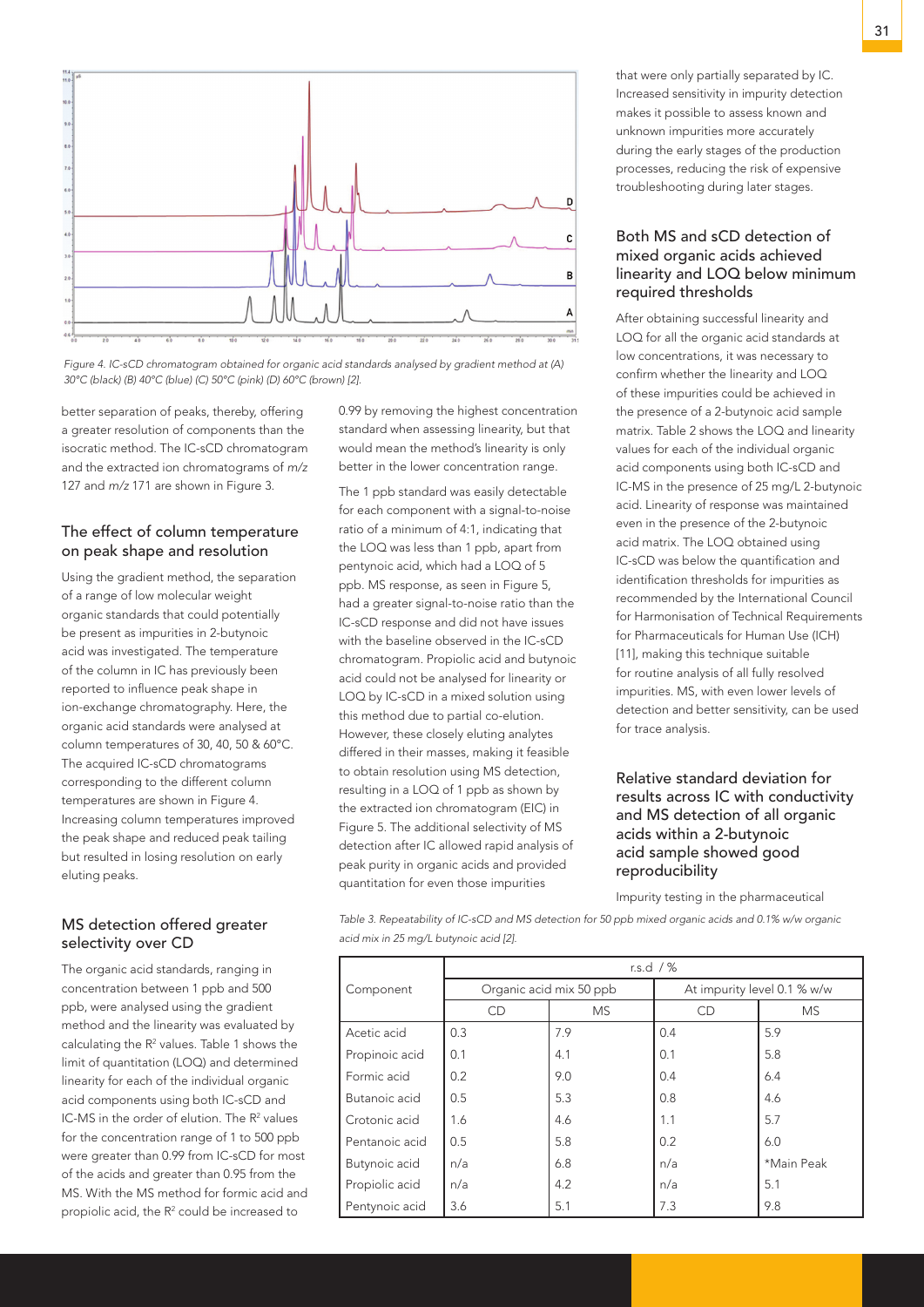



industry needs to be reliable and reproducible. The reproducibility of the IC-MS response was evaluated across ten injections of both the 50 ppb mixed organic acid samples and the 0.1%(w/w) impurity level organic acid mix in 25 mg/L of 2-butynoic acid. The relative standard deviation (RSD) was calculated from the obtained peak area values from ten injections. Using IC-sCD, all components, except for pentynoic acid, produced a peak area RSD of less than 2%, indicating excellent reproducibility. MS detection produced a peak area RSD in the range of 4-10% for the two sample types (Table 3). This MS response variability is a direct result of the underlying ionisation process but fell within the acceptable RSD range for trace analysis. These results show that even with little optimisation of MS conditions, IC-MS is reproducible across all components for routine and trace analysis.

## Conclusion

By coupling IC with MS, it was possible to accurately quantify impurities of small organic acids such as 2-butynoic acid without derivatisation but with the benefit of absolute identification enabled by the mass spectrometric data. With linearity, LOQ, and repeatability measurements within the pharmaceutically acceptable range, this method can now be applied for routine analysis of impurities (using IC-sCD after the appropriate method development) or trace analysis (using IC-MS to leverage component identification). Additive choice for make-up solvent, a key variable in IC-MS methods, as expected, directly impacted the MS response. Optimising the column temperature allowed improvement in peak shapes.

The additional selectivity provided by MS allowed peak purity tracking measurements that were otherwise challenging with ICsCD only. For instance, co-eluted analytes,

2-butynoic acid and propiolic acid, were not resolved in isocratic or gradient IC methods but were easily detected, resolved and quantified using extracted ion chromatograms. When faced with coeluting impurities, rather than relying on the information obtained by their elution profiles, using information provided by measuring their masses, and extracting the corresponding ion chromatograms, allows resolving these impurities even if that is chromatographically not possible. MS hyphenation, therefore, becomes particularly important when quantifying closely eluting or overlapping impurities.

Without the need for derivatisation, IC-MS is significantly more straightforward and faster to perform, saving valuable time during method development and follow-up routine analysis. It offers advantages over reversed-phase HPLC and GC to yield sensitive and reproducible measurements of polar organic acid impurities, that can also be applied to study other polar ionic analytes such as amines and glyphosate [12].

## References

1. Global organic acid market: Development in pharmaceutical industry stokes growth, Transparency Market Research (2018)

2. T.A. Corry, B.A. Jackson, A.D. Ray, Impurity analysis of 2-butynoic acid by ion chromatography-mass spectrometry. Journal of Chromatography. A. (2019) 460470

3. J. Št'ávová, J. Beránek, E.P. Nelson, B.A. Diep, A. Kubátová, Limits of detections for the determination of mono- and dicarboxylic acids using gas and liquid chromatographic methods coupled with mass spectrometry, J. Chromatogr. B 879 (2011) 1429–1438

4. Y. Lu, D. Yao, Chi Chen, C 2-hydrazinoquinoline as a derivatization agent for LC–MS-based metabolomic investigation of diabetic ketoacidosis, Metabolites 3 (2013) 993–1010

5. I. Molnár-Perl, Role of chromatography in the analysis of sugars, carboxylic acids and amino acids in food, J. Chromatogr. A 891 (2000) 1–32

6. M.A. Adams, Z.L. Chen, P. Landman, T.D. Colmer, Simultaneous determination by capillary gas chromatography of